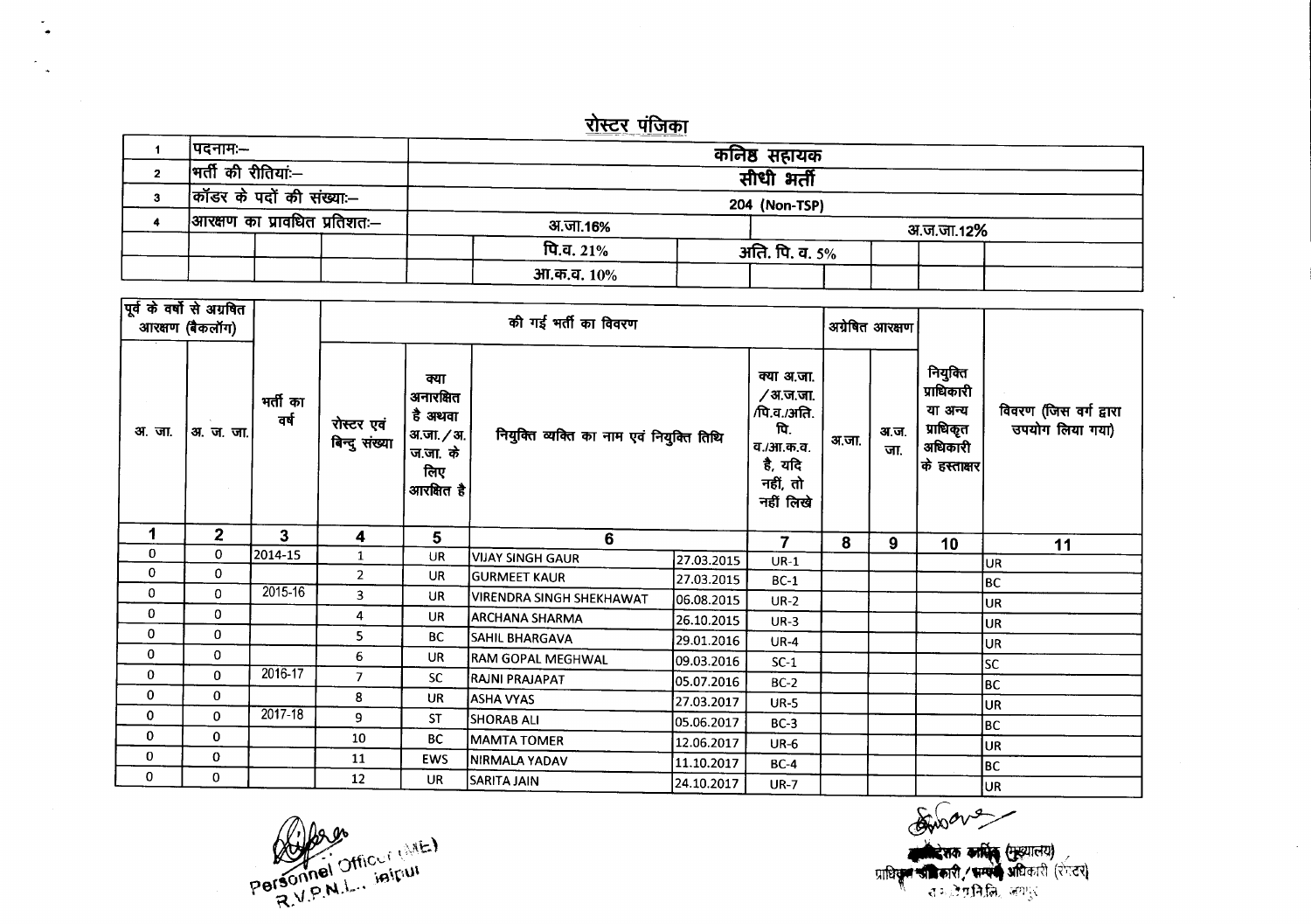| 0            | 0            |             | 13 | <b>SC</b>  | <b>PARVAT SINGH CHOUHAN</b> | 16.11.2017 | <b>UR-8</b>  |  | lur.                     |
|--------------|--------------|-------------|----|------------|-----------------------------|------------|--------------|--|--------------------------|
| $\Omega$     | 0            |             | 14 | <b>UR</b>  | PRABHATI LAL MAHLA          | 16.11.2017 | $BC-5$       |  | BC                       |
| $\Omega$     | $\mathbf{0}$ |             | 15 | <b>BC</b>  | <b>DEEPAK SHARMA</b>        | 25.01.2018 | <b>UR-9</b>  |  | UR.                      |
| 0            | $\Omega$     | $2018 - 19$ | 16 | UR         | PUNEET KUMAR SHARMA         | 11.05.2018 | <b>UR-10</b> |  | UR                       |
| $\mathbf{0}$ | 0            |             | 17 | <b>ST</b>  | NEELAM CHARPOTA             | 14.05.2018 | $ST-1$       |  | <b>ST</b>                |
| 0            | 0            |             | 18 | UR         | <b>SURBHI JAIN</b>          | 22.05.2018 | <b>UR-11</b> |  | lur.                     |
| $\mathbf{0}$ | 0            |             | 19 | <b>SC</b>  | LALITA KUMAWAT              | 04.06.2018 | $BC-6$       |  | BC                       |
| 0            | 0            |             | 20 | <b>BC</b>  | PRAMOD                      | 09.07.2018 | <b>BC-7</b>  |  | BC                       |
| 0            | 0            |             | 21 | <b>MBC</b> | <b>DEEPAK PRAJAPAT</b>      | 21.12.2018 | $BC-8$       |  | BC                       |
| $\mathbf{0}$ | $\Omega$     |             | 22 | EWS        | YOGESH KUMAR                | 27.12.2018 | $UR-12$      |  | UR                       |
| $\mathbf 0$  | $\mathbf{0}$ |             | 23 | <b>UR</b>  | YOGENDRA KR. VERMA          | 07.02.2019 | $SC-2$       |  | SC.                      |
| 0            | 0            |             | 24 | <b>BC</b>  | SURESH KR. BAIRWA           | 07.02.2019 | $SC-3$       |  | <b>SC</b>                |
| 0            | $\Omega$     |             | 25 | <b>ST</b>  | <b>ASHOK KR. MAHAWAR</b>    | 07.02.2019 | $SC-4$       |  | <b>SC</b>                |
| 0            | $\mathbf 0$  |             | 26 | <b>SC</b>  | SOMESH KUMAR DEVATT         | 07.02.2019 | <b>UR-13</b> |  | UR(belongs to SC cate.)  |
| 0            | $\mathbf 0$  |             | 27 | <b>UR</b>  | <b>SURENDRA KR. MEENA</b>   | 07.02.2019 | $ST-2$       |  | <b>ST</b>                |
| 0            | 0            |             | 28 | <b>UR</b>  | <b>VAIBHAV GARG</b>         | 07.02.2019 | <b>UR-14</b> |  | UR                       |
| 0            | 0            |             | 29 | <b>BC</b>  | <b>MAHESH VERMA</b>         | 07.02.2019 | $SC-5$       |  | <b>SC</b>                |
| 0            | $\mathbf 0$  |             | 30 | <b>EWS</b> | <b>ANKIT PAREEK</b>         | 07.02.2019 | <b>UR-15</b> |  | <b>UR</b>                |
| $\Omega$     | 0            |             | 31 | <b>UR</b>  | <b>RAHUL MEENA</b>          | 07.02.2019 | <b>UR-16</b> |  | UR (belongs to ST cate.) |
| 0            | $\bf{0}$     |             | 32 | <b>SC</b>  | HIMANSHU SINGH GURJAR       | 07.02.2019 | <b>UR-17</b> |  | UR (belongs to MBC)      |
| $\mathbf 0$  | $\mathbf 0$  |             | 33 | <b>UR</b>  | <b>ROSHAN KR. MEENA</b>     | 07.02.2019 | $ST-3$       |  | lsт                      |
| $\mathbf 0$  | $\Omega$     |             | 34 | <b>BC</b>  | <b>AKANKSHA VERMA</b>       | 07.02.2019 | <b>UR-18</b> |  | UR (belongs to SC cate.) |
| 0            | 0            |             | 35 | <b>ST</b>  | SIDDHARATH KUMAR            | 07.02.2019 | $SC-6$       |  | lsc                      |
| 0            | $\Omega$     |             | 36 | <b>UR</b>  | <b>ALKA JAT</b>             | 07.02.2019 | <b>UR-19</b> |  | UR (belongs to BC)       |
| $\mathbf 0$  | 0            |             | 37 | <b>UR</b>  | PUNIT KHNADELWAL            | 07.02.2019 | <b>UR-20</b> |  | UR                       |
| 0            | $\Omega$     |             | 38 | <b>SC</b>  | NAND KISHORE BAIRWA         | 07.02.2019 | $SC-7$       |  | lsc                      |
| 0            | $\mathbf 0$  |             | 39 | <b>BC</b>  | <b>SUSHMITA RAJ</b>         | 07.02.2019 | $SC-8$       |  | lsc                      |
| 0            | $\mathbf 0$  |             | 40 | <b>MBC</b> | PINKY MEENA                 | 07.02.2019 | $ST-4$       |  | lsт                      |
| 0            | $\mathbf 0$  |             | 41 | <b>EWS</b> | <b>SAURABH</b>              | 07.02.2019 | <b>UR-21</b> |  | UR                       |
| $\mathbf 0$  | $\Omega$     |             | 42 | <b>ST</b>  | <b>MONIKA LILANI</b>        | 07.02.2019 | <b>UR-22</b> |  | <b>UR</b>                |
| $\mathbf 0$  | 0            |             | 43 | <b>BC</b>  | <b>RAHUL KR. VERMA</b>      | 07.02.2019 | $SC-9$       |  | [sc                      |
| $\mathbf 0$  | 0            |             | 44 | <b>UR</b>  | <b>RAJNI KANT VYAS</b>      | 07.02.2019 | <b>UR-23</b> |  | UR                       |
| $\mathbf 0$  | 0            |             | 45 | <b>SC</b>  | <b>JAYANTI PANDEY</b>       | 07.02.2019 | <b>UR-24</b> |  | lur.                     |

**144** UR<br>
145 SC<br>
145 SC<br>
145 SC<br>
145 SC<br>
145 SC<br>
145 SC<br>
145 SC<br>
145 SC<br>
145 SC<br>
145 SC<br>
145 SC<br>
146 SC<br>
146 MAC<br>
146 NHL, Jaipur **rv .**p ....**<sup>L</sup> JetPur R.\I.. " .. ,**

 $\hat{\mathcal{L}}_{\mathbf{a}}$ 

the control of the control of the

 $\omega$ 

 $\mathcal{L}_{\rm eff}$  ,  $\mathcal{L}_{\rm eff}$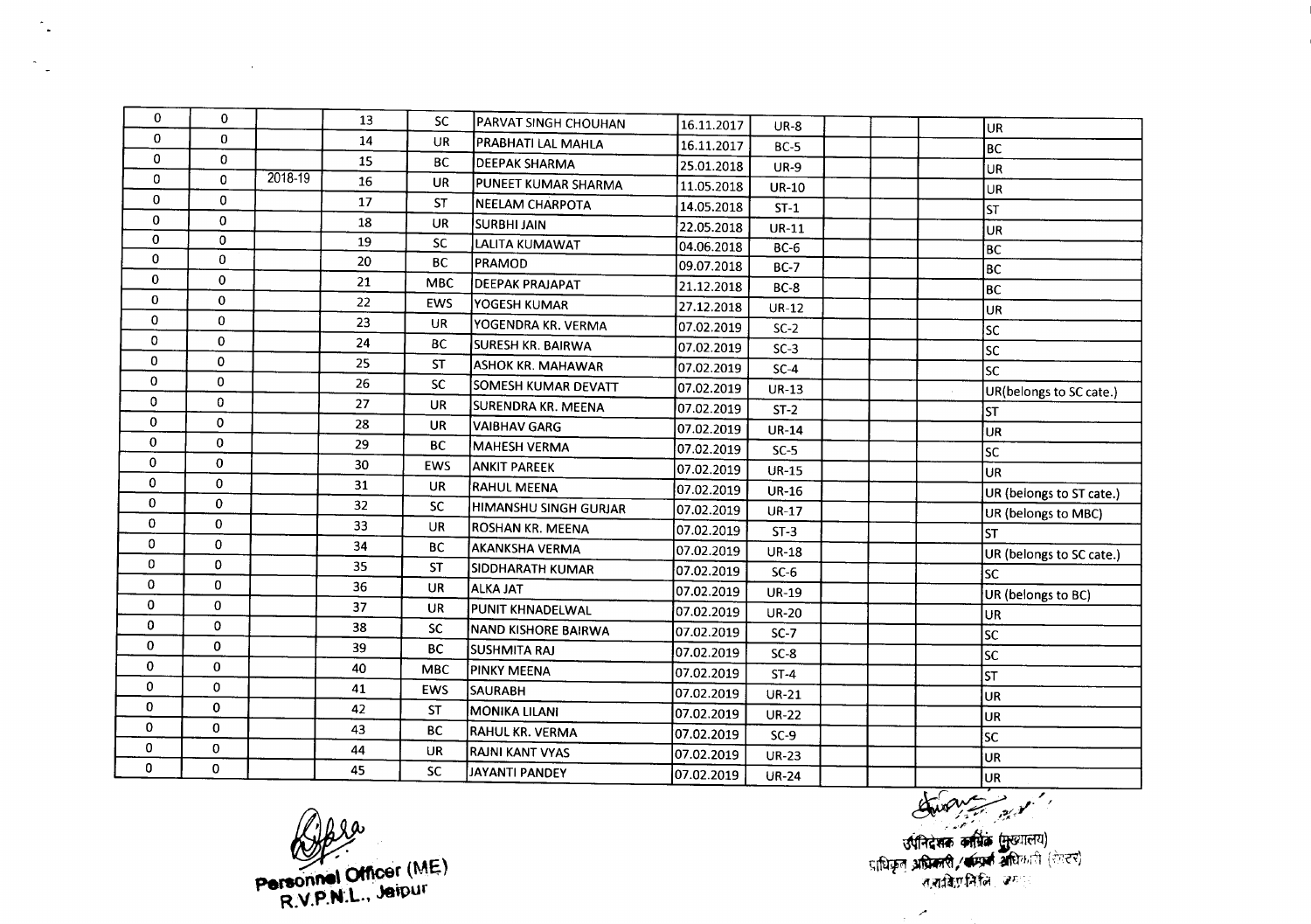|              |                    |         | $\frac{1}{2} \mathcal{L} = \mathbf{0}$  |            |                               |            |              |                                                                                                                                                                                                                                                                                                          |
|--------------|--------------------|---------|-----------------------------------------|------------|-------------------------------|------------|--------------|----------------------------------------------------------------------------------------------------------------------------------------------------------------------------------------------------------------------------------------------------------------------------------------------------------|
| 0            | 0                  |         | 46                                      | <b>UR</b>  | MONU YADAV                    | 07.02.2019 | <b>UR-25</b> | UR (belongs to BC)                                                                                                                                                                                                                                                                                       |
| 0            | $\mathbf{0}$       |         | 47                                      | <b>UR</b>  | JITENDRA KR. MEENA            | 07.02.2019 | $ST-5$       | <b>ST</b>                                                                                                                                                                                                                                                                                                |
| $\mathbf{0}$ | $\mathbf{0}$       |         | 48                                      | <b>BC</b>  | RAVI KR. BASWAL               | 07.02.2019 | $SC-10$      | <b>SC</b>                                                                                                                                                                                                                                                                                                |
| $\mathbf 0$  | $\mathbf{0}$       |         | 49                                      | <b>UR</b>  | SUNIL KR. SABLANIA            | 07.02.2019 | <b>UR-26</b> |                                                                                                                                                                                                                                                                                                          |
| $\mathbf 0$  | $\Omega$           |         | 50                                      | <b>ST</b>  | PANKAJ KHINCHI                | 07.02.2019 | <b>UR-27</b> | UR (belongs to SC cate.)                                                                                                                                                                                                                                                                                 |
| $\mathbf 0$  | 0                  |         | 51                                      | EWS        | SURESH KR. MEENA              | 07.02.2019 | $ST-6$       | UR (belongs to SC cate.)                                                                                                                                                                                                                                                                                 |
| $\mathbf{0}$ | 0                  |         | 52                                      | <b>SC</b>  | AAKASH HATHWAL                | 07.02.2019 |              | <b>ST</b>                                                                                                                                                                                                                                                                                                |
| $\mathbf 0$  | 0                  |         | 53                                      | <b>BC</b>  | <b>KAVITA YADAV</b>           |            | $SC-11$      | lsc                                                                                                                                                                                                                                                                                                      |
| 0            | $\Omega$           |         | 54                                      | <b>UR</b>  | PINKESH KR. MEENA             | 07.02.2019 | $SC-12$      | lsc                                                                                                                                                                                                                                                                                                      |
| $\mathbf{0}$ | $\mathbf 0$        |         | 55                                      | <b>UR</b>  | <b>AMIT KUMAR</b>             | 07.02.2019 | $ST-7$       | $\overline{\mathsf{s}\mathsf{\tau}}$                                                                                                                                                                                                                                                                     |
| 0            | $\pmb{0}$          |         | 56                                      | <b>UR</b>  | MEENA ANAND                   | 07.02.2019 | <b>UR-28</b> | UR                                                                                                                                                                                                                                                                                                       |
| 0            | $\mathbf 0$        |         | 57                                      | <b>SC</b>  | <b>HARSHA MEENA</b>           | 07.02.2019 | $SC-13$      | lsc                                                                                                                                                                                                                                                                                                      |
| $\mathbf 0$  | 0                  | 2019-20 | 58                                      | <b>BC</b>  | NARESH KR. MEENA              | 07.02.2019 | $ST-8$       | lst                                                                                                                                                                                                                                                                                                      |
| $\mathbf 0$  | 0                  |         | 59                                      | <b>ST</b>  | RAVI SHARMA                   | 31.05.2019 | $ST-9$       | lst                                                                                                                                                                                                                                                                                                      |
| $\mathbf 0$  | 0                  |         | 60                                      | <b>EWS</b> | <b>NIDHI JAIN</b>             | 31.05.2019 | <b>UR-29</b> | UR                                                                                                                                                                                                                                                                                                       |
| $\mathbf{0}$ | 0                  |         | 61                                      | <b>MBC</b> | MURTAZA ANSARI                | 04.06.2019 | <b>UR-30</b> | UR                                                                                                                                                                                                                                                                                                       |
| 0            | 0                  |         | 62                                      | BC         | R. SATHIYA                    | 04.06.2019 | <b>UR-31</b> | UR                                                                                                                                                                                                                                                                                                       |
| 0            | 0                  |         | 63                                      | <b>SC</b>  | <b>SHAHNAZ BANO</b>           | 04.06.2019 | $UR-32$      | <b>UR</b>                                                                                                                                                                                                                                                                                                |
| 0            | $\mathbf 0$        |         | 64                                      | UR         | <b>MUKLESH PARETA</b>         | 04.06.2019 | <b>UR-33</b> | <b>UR</b>                                                                                                                                                                                                                                                                                                |
| 0            | 0                  |         | 65                                      | <b>UR</b>  | <b>MAMTA KUMARI</b>           | 04.06.2019 | $BC-9$       | BC                                                                                                                                                                                                                                                                                                       |
| 0            | 0                  |         | 66                                      | <b>UR</b>  | TARUN KR. MEENA               | 04.06.2019 | <b>BC-10</b> | BC                                                                                                                                                                                                                                                                                                       |
| 0            | 0                  |         | 67                                      | BC         |                               | 04.06.2019 | $ST-10$      | $\overline{\mathsf{s}\mathsf{\tau}}$                                                                                                                                                                                                                                                                     |
| $\mathbf 0$  | 0                  |         | 68                                      | <b>ST</b>  | LAKHAN BAI MEENA<br>SULOCHANA | 04.06.2019 | $ST-11$      | ST                                                                                                                                                                                                                                                                                                       |
| $\mathbf 0$  | $\Omega$           |         | 69                                      | <b>SC</b>  | <b>VINOD SAINI</b>            | 25.10.2019 | <b>BC-11</b> | BC                                                                                                                                                                                                                                                                                                       |
| $\mathbf 0$  | 0                  |         | 70                                      | EWS        | <b>GEETA MEENA</b>            | 06.11.2019 | $BC-12$      | $\overline{BC}$                                                                                                                                                                                                                                                                                          |
| $\mathbf 0$  | $\Omega$           |         | 71                                      | UR.        |                               | 24.01.2020 | $ST-12$      | $\overline{\mathsf{s}\mathsf{T}}$                                                                                                                                                                                                                                                                        |
| 0            | 0                  |         | 72                                      | ВC         | PRAVEEN YADAV                 | 11.02.2020 | $BC -13$     | BC                                                                                                                                                                                                                                                                                                       |
| $\mathbf 0$  | 0                  |         | $\overline{73}$                         | <b>UR</b>  | <b>MANJEET KAUR</b>           | 11.02.2020 | <b>BC-14</b> | BC                                                                                                                                                                                                                                                                                                       |
| 0            | 0                  |         | $\overline{74}$                         | <b>UR</b>  | <b>JYOTI AWASTHI</b>          | 12.02.2020 | $UR-34$      | UR                                                                                                                                                                                                                                                                                                       |
| $\mathbf 0$  | $\pmb{0}$          | 2020-21 | 75                                      | <b>ST</b>  | <b>SUBHASH CHANDRA</b>        | 17.02.2020 | $SC-14$      | $\overline{\text{sc}}$                                                                                                                                                                                                                                                                                   |
| $\mathbf{0}$ | $\pmb{\mathtt{0}}$ |         | 76                                      | <b>SC</b>  | <b>JAIDEEP HADA</b>           | 19.05.2020 | <b>UR-35</b> | <b>UR</b>                                                                                                                                                                                                                                                                                                |
| 0            | 0                  |         | $\overline{77}$                         |            | <b>DEEPAK JOSHI</b>           | 22.06.2020 | <b>UR-36</b> | <b>UR</b>                                                                                                                                                                                                                                                                                                |
| 0            | 0                  |         | 78                                      | <b>BC</b>  | <b>BHARAT SINGH DHANKA</b>    | 26.06.2020 | <b>BC-15</b> | BC                                                                                                                                                                                                                                                                                                       |
| $\mathbf 0$  | 0                  |         | 79                                      | <b>UR</b>  | <b>RAHUL JAIN</b>             | 30.07.2020 | <b>UR-37</b> | UR                                                                                                                                                                                                                                                                                                       |
| 0            | 0                  |         | 80                                      | <b>EWS</b> | <b>GAURAV KUMAR GAUTAM</b>    | 05.01.2021 | <b>UR-38</b> | <b>UR</b>                                                                                                                                                                                                                                                                                                |
| $\mathbf 0$  | 0                  |         | 81                                      | <b>MBC</b> | YASHODHA                      | 15.01.2021 | $SC-15$      | $\overline{\mathsf{sc}}$                                                                                                                                                                                                                                                                                 |
|              |                    |         |                                         | <b>BC</b>  | <b>RAPINDER SINGH</b>         | 15.01.2021 | <b>UR-39</b> |                                                                                                                                                                                                                                                                                                          |
|              |                    |         | Personnel Officer (ME)<br>DVPNL. Jaipur |            |                               |            |              | $\frac{135}{100}$<br>$\frac{1}{130}$ $\frac{1}{130}$ $\frac{1}{130}$ $\frac{1}{130}$ $\frac{1}{130}$ $\frac{1}{130}$ $\frac{1}{130}$ $\frac{1}{130}$ $\frac{1}{130}$ $\frac{1}{130}$ $\frac{1}{130}$ $\frac{1}{130}$ $\frac{1}{130}$ $\frac{1}{130}$ $\frac{1}{130}$ $\frac{1}{130}$ $\frac{1}{130}$ $\$ |

 $V_{\text{rad}}$  Officer (ME) **personner** C., jaiput

 $\mathbb{Z}$ 

 $\mathcal{A}_{\varphi}$ 

0